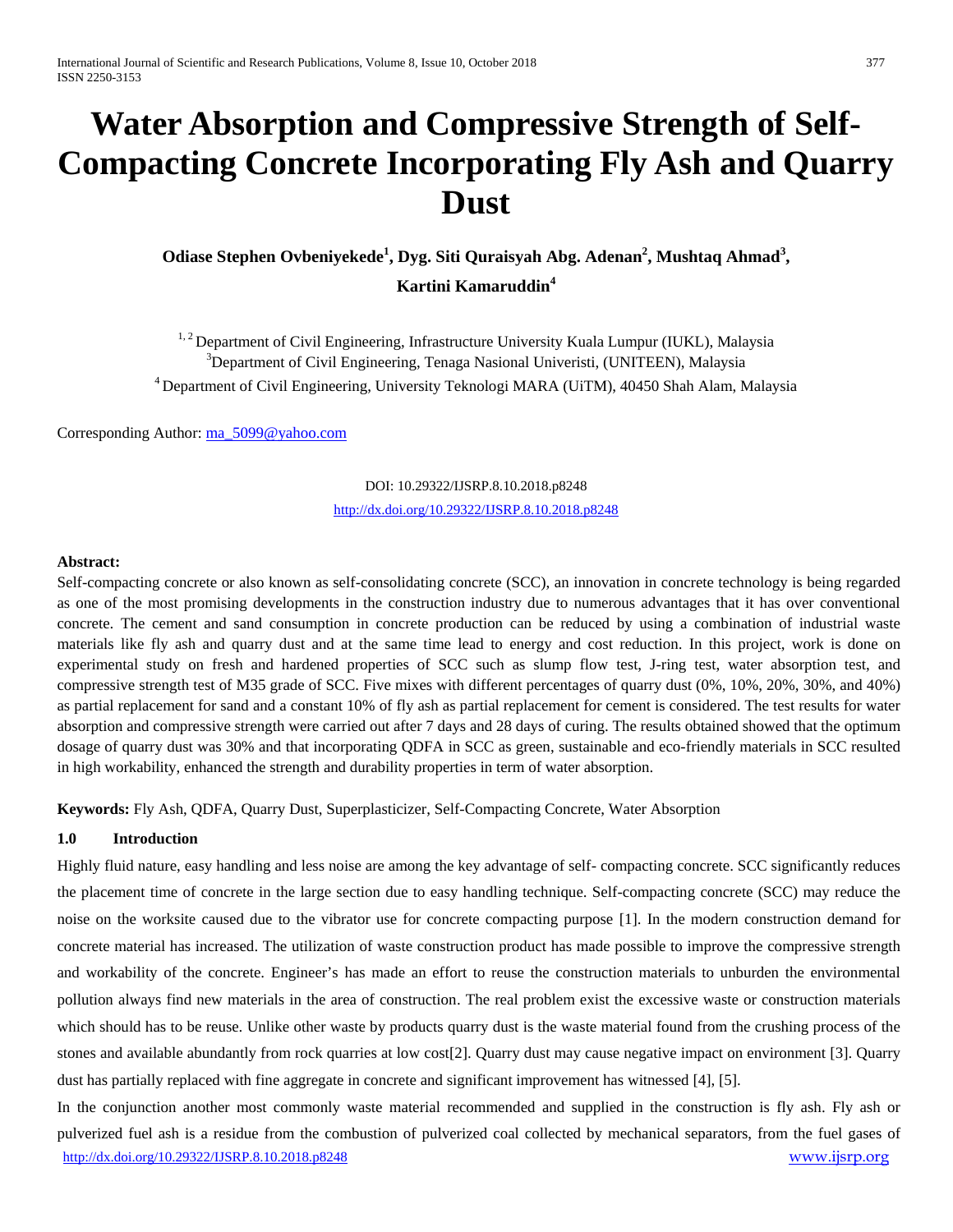thermal plants. Fly ash consists mostly of silicon dioxide, aluminum oxide and iron oxide and is hence a suitable source of aluminum and silicon for geo polymers [3][4]. The use of fly ash reduces the demand for cement, fine fillers and sand, which are required in high quantities in SCC. Fly Ash has been shown to be an effective addition for SCC providing increased cohesion and reduced sensitivity to changes in water content [1]. The durability of concrete subjected to aggressive environments depends largely on transport properties. Moisture migration into concrete is the main cause of concrete degradation worldwide.

One of the primary water transport mechanisms in concrete is absorption. Water absorption affects the durability of concrete due to the influence of pore system and moisture migration through structure [6]. Strength performance of concrete is always the key concern and to achieve sufficient compaction and vibration by skilled workers are required to enhance the durability performance of concrete. SCC has been used worldwide for placement in congested reinforcement concrete structures where casting conditions are difficult and where pump ability properties are required especially in high-rise building. Therefore, the development of SCC enhances the concrete lifespan compared to conventional vibrated concrete [7], [8].

The objective of this study is to determine workability (filling ability and passing ability) of self-compacting concrete incorporating quarry dust and fly ash using the slump flow test and the j-ring test. Moreover to determine the water absorption and compressive strength performance of self-compacting concrete incorporating quarry dust at different percentages and fly ash at a fixed percentage.

#### **2.0 Review**

Ahmad,[1] conducted experimental study to replace sand with quarry dust with the proportion of 10, 20, 30 and 40% and super plasticizer was added 0.9%. Study found that workability and compressive strength has increased by 30% replacement of sand with quarry dust and further addition leads to the decrease the compressive strength and workability. Johnsirani, [9] has performed an experimental investigation on self-compacting concrete (SCC) with fine aggregate (sand) replacement of Quarry Dust (QD) (0%, 25%, 50%, 75%, 100%) and addition of mineral admixtures like Fly Ash (FA) and Silica Fume (SF) & chemical admixtures like super plasticizers (SP). The results of the hardened properties of SCC such as compressive strength and split tension strength shows that the higher strength has been obtained for SCC\_25% mix of about 34.62 Mpa and 2.36 Mpa respectively, while fine aggregate replacement of quarry dust increases with the gradual decreases in the strength values after replacement of 25% of quarry dust. Completely removal or 100% replacement of sand with quarry dust is not recommended due to drastically reduce the compressive strength and split tensile strength of SCC. Vanjare, [10] added 5, 10, and 15% glass powder in the self-compacting concrete the findings indicated that the addition of glass powder in SCC mixes reduces the self-compatibility characteristics like filling ability, passing ability and segregation resistance. Bradu, [6] studied the water absorption of self-compacting concrete (SCC) addition of fly ash in the mixture.

Findings indicated that water absorption value of SCC is affected by with addition of fly ash, the cement type and w/c ratio. Significant improvement in the properties of SCC has seen by the addition of fly ash. Past studies [1], [2], [6], [8]–[12] concluded that water absorption has strong relation with the voids present in the concrete and voids carries fluid in the result absorption in the concrete increase. Fly ash incorporated with SCC resulted higher water absorption values compare to other materials. Moreover, cement plays an important role in the water absorption process. Study has concluded that self-compacting concrete compressive strength increase by reduction of water absorption value.

#### **3.0 Methodology**

# **3.1 Material Preparation**

The material used in this study were Ordinary Portland Cement, water, sand, gravel, quarry dust, fly ash and super plasticizer. The fly ash was a class F fly ash and was obtained from Jimah Power Plant, Tanjong Sepat, and Selangor, Malaysia. Quarry dust was obtained from Negeri Roadstone, Nilai, Negeri Sembilan, Malaysia. Sand and quarry dust with maximum passing size 5 mm sieve, coarse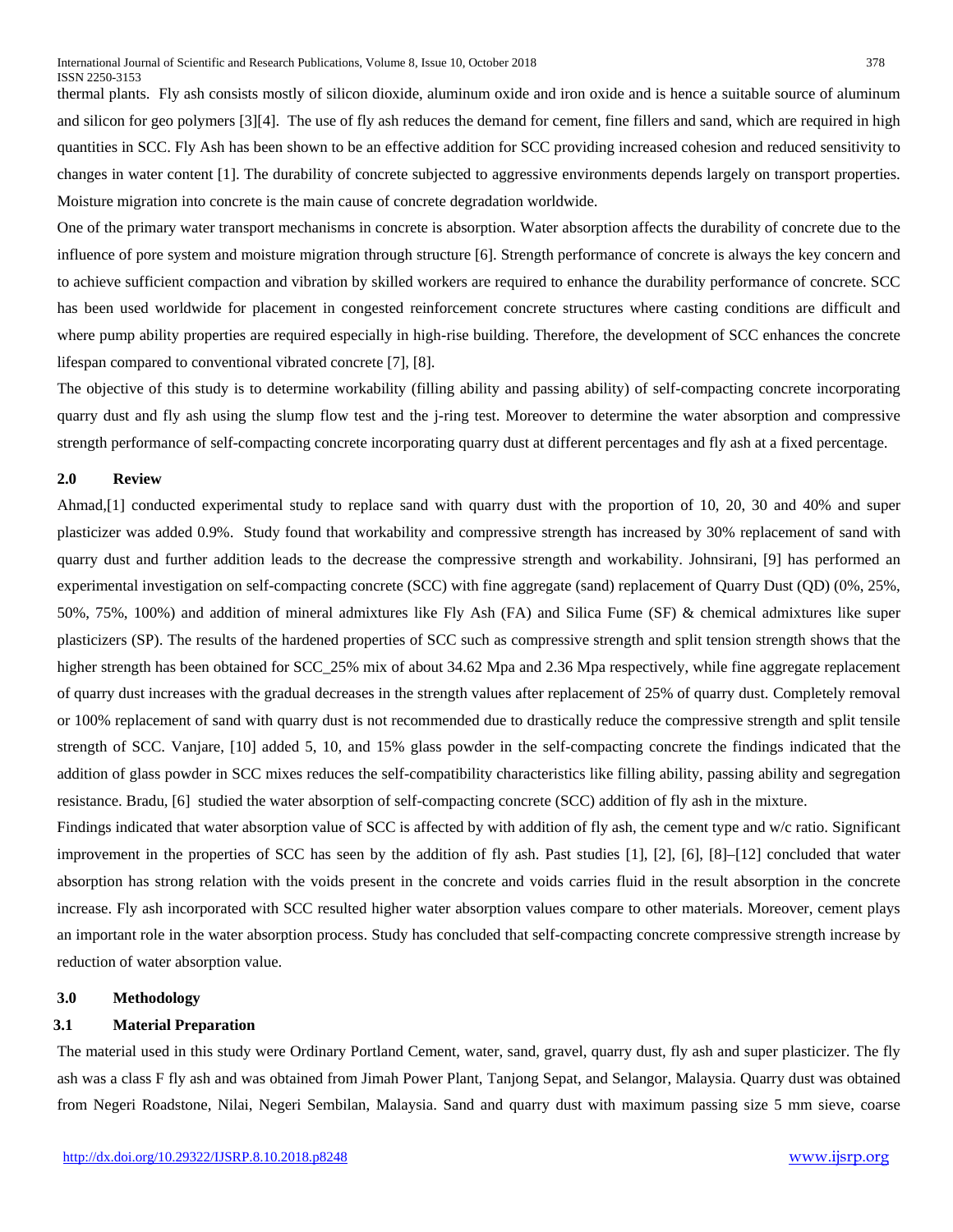International Journal of Scientific and Research Publications, Volume 8, Issue 10, October 2018 379 ISSN 2250-3153

aggregates from crush granite gravel with maximum size 10 mm sieve were used. The cube size 150 x 150 x 150 mm is used to test the compressive strength.

#### **3.2 Mix design proportion**

Different mixture designation of Control Mix (CM), SP, QDFA10, QDFA20, QDFA30, and QDFA40 with different percentages consist of 0%, 10%, 20%, 30% and 40% of quarry dust (QD) to replace sand as partial fine aggregate replacement with constant 10% of fly ash (FA) of total cement mass as supplementary cementitious material. The mighty 21HA superplasticizer of 1.0% of cement mass was added as water reducer in SCC as admixture. The proportion of partial fine aggregate replacement and supplementary cementitious material were designed based on volume replacement.

# **4.0 Results and Analysis**

#### **4.1 Workability Test Result**

Self- Compacting Concrete is characterized by filling ability, passing ability and resistance to segregation. European federation of national trade associations representing producers and applicators of specialist building products (EFNARC) and ASTM recommended values for slump and J Ring test quoted from Ahmad, [1] is given in Table 1.

| <b>Table 1: Recommended Value [1]</b> |                 |            |  |
|---------------------------------------|-----------------|------------|--|
|                                       | <b>Property</b> | Range      |  |
|                                       | Slump Flow      | 500-700 mm |  |
|                                       | Diameter        |            |  |
|                                       | J-Ring          | $0-10$ mm  |  |

The findings of slump flow diameter and J-Ring passing ability has shown in Figure 1 and 2. The slump flow diameter of the SCC mixes with different designation QDFA10, QDFA20, and QDFA30 and QDFA40 in SCC increased with the increase of quarry dust from 10% to 30% as fine aggregate replacement and constant 10% fly ash as cement replacement. The resulted outcome of slump flow diameter is 560 mm, 610 mm and 680 mm and 650 mm respectively. The slump flow diameter for QDFA10, QDFA20, and QDFA30 and QDFA40 in SCC are more than 500 mm and it can be considered as a proper slump required for a concrete to qualify for selfconsolidating concrete. The workability of SCC increased with the increase percentages of quarry dust due to it physical properties and classified as less water absorbent material than sand. Additionally, the usage of superplasticizer in SCC increases the workability exponentially even though the water cement ratio for control and SCC with double blended QDFA are the same. The increases of slump flow diameter with the increase of quarry dust percentages and additional of superplasticizer improve the workability of SCC than conventional vibrated concrete. It indicates the optimum slump flow diameter for this research study is QDFA30 in SCC.



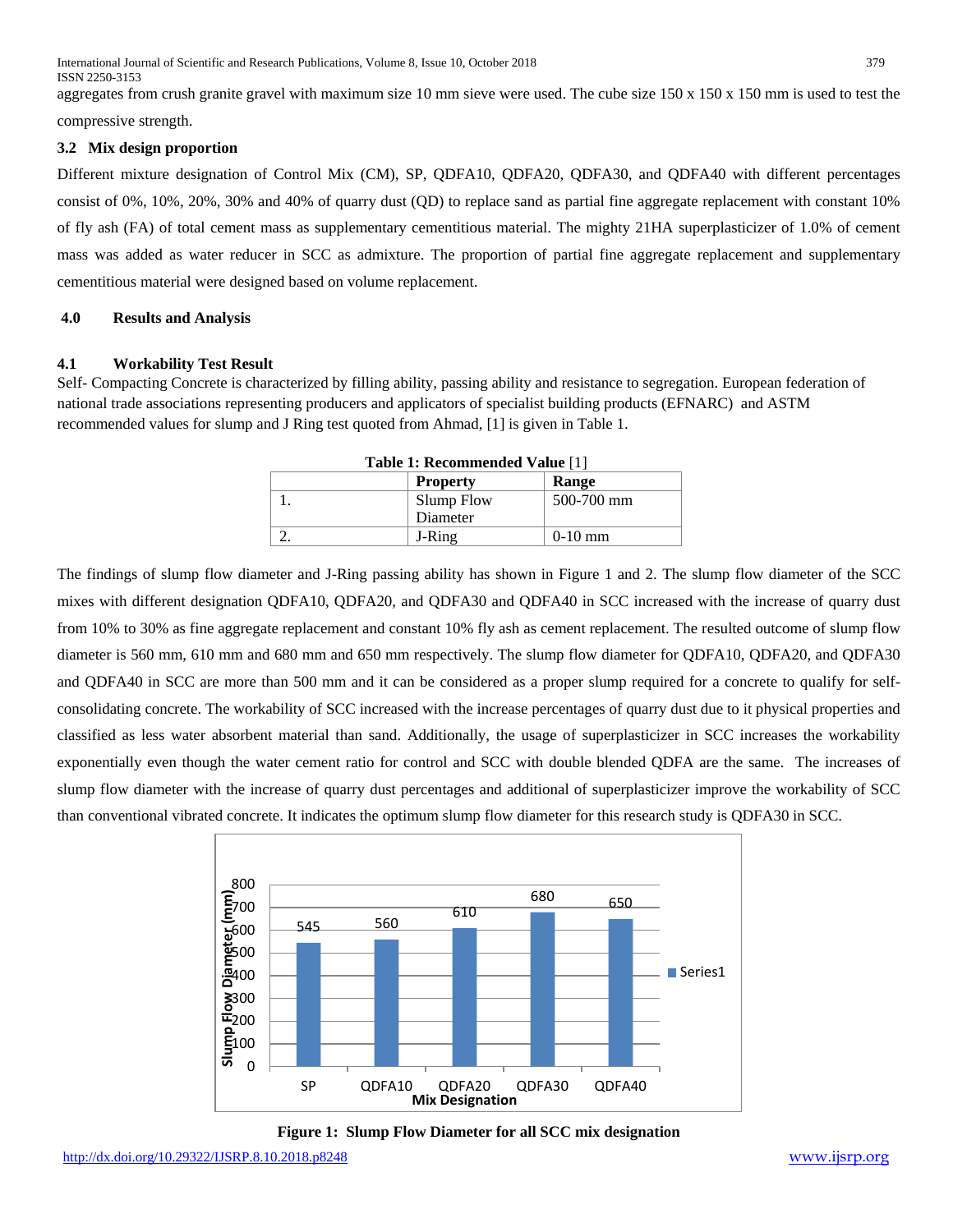Figure 2 indicated J-Ring test values which lie between the ranges of recommended value 0-10mm. Workability by measuring the passing ability through openings. The passing ability increase when more Quarry dust is added at a constant amount of fly ash.



**Figure 2: J-ring Test for Passing Ability for all SCC mix designation**

# **4.3 Compressive Strength Test**

Table 2 and Figure 3 indicated the findings of compressive strength of SCC mixed with quarry dust and fly ash. Compressive test were conducted in 7 and 28 days curing period. The obtained result shows higher compressive strength in 28 days curing period compare to 7-days curing. . The average compressive strength of concrete cubes for 10% quarry dust is 24.37 MPa at 7 days, which then increased to 34.82 MPa at 28 days. For 20%, the compressive strength develops from 25.32 MPa at 7 days to 35.67 MPa at 28 days. For 30% quarry dust increased from 29.19MPa at 7 days to 38.77 MPa at 28 days. For 40% quarry dust increased from 28.32 MPa at 7 days to 36.24 MPa at 28 days. As for SP, the first recorded strength is 27.03 MPa at 7 days and 36.15MPa at 28 days. The compressive strength result for QDFA10 and QDFA20 are lower than control concrete and the SCC with only superplasticizer while QDFA40 is lower than the SCC with only superplasticizer. However, the compressive strength result for QDFA30 is higher both the control concrete and SCC with only superplasticizer and it indicates the QDFA30 in SCC as the optimum result in this research study. QDFA30 has the highest compressive strength amongst all the other design mixes, with an increase of 7.24% than control mix and 6.54% of the mix with only superplasticizer. In order to increase the workability of concrete, higher water to cement ratio is needed thus decreasing the strength of concrete.

However, by incorporating the Quarry dust and fly ash and the use of superplasticizer, higher compressive strength was achieved with the constant water cement ratio for all mixes.

| Table 2: Compressive strength results of control mix and all SCC mix designation |  |  |
|----------------------------------------------------------------------------------|--|--|
|----------------------------------------------------------------------------------|--|--|

| <b>Mixture Designation</b> | <b>Curing (Days)</b> | <b>Compressive strength in MPa</b> |  |  |  |
|----------------------------|----------------------|------------------------------------|--|--|--|
| Control Mix                |                      | 27.03                              |  |  |  |
| <b>SP</b>                  |                      | 27.96                              |  |  |  |
| QDFA10                     |                      | 24.37                              |  |  |  |
| QDFA20                     | 7 days               | 25.32                              |  |  |  |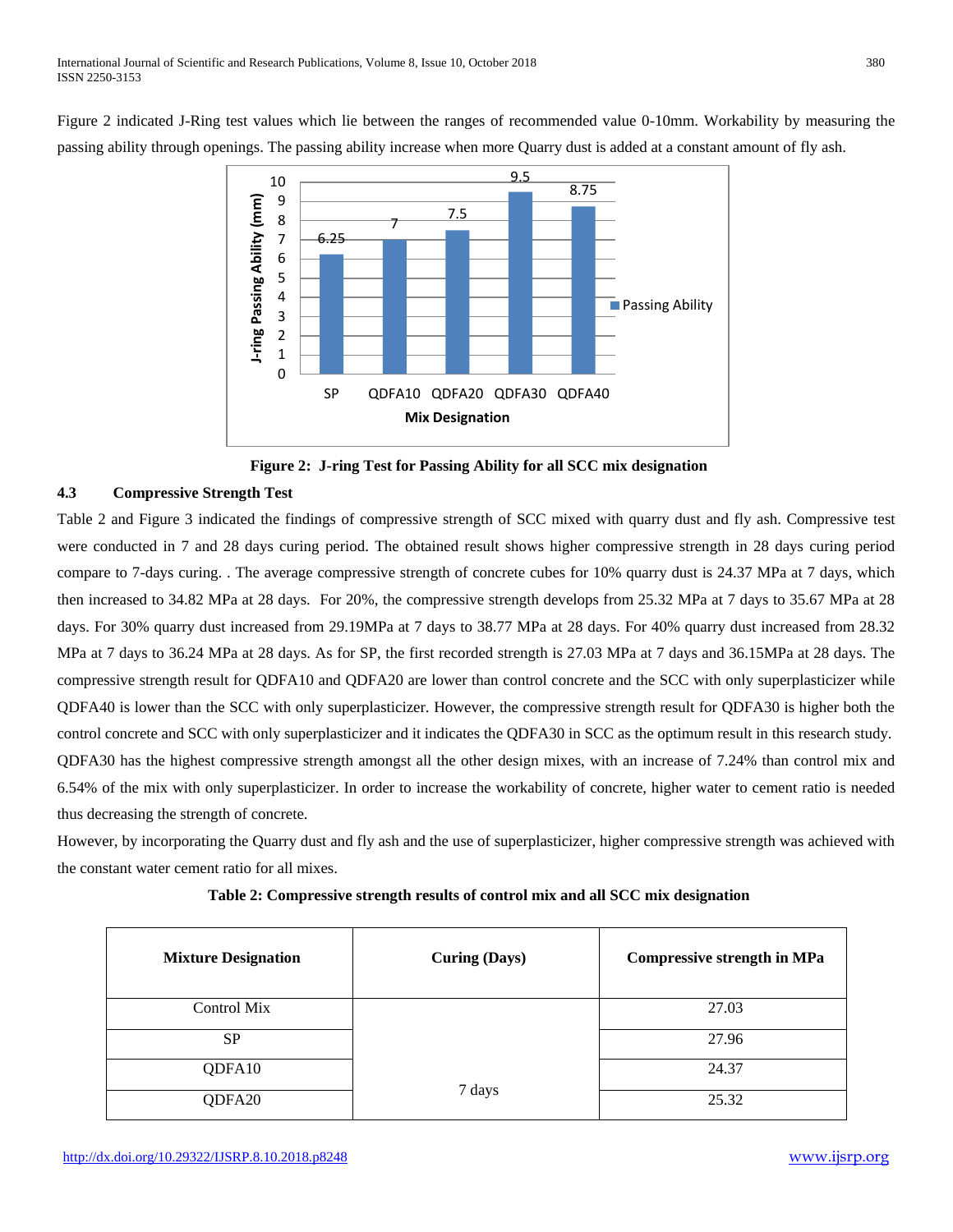International Journal of Scientific and Research Publications, Volume 8, Issue 10, October 2018 381 ISSN 2250-3153

| .           |         |       |
|-------------|---------|-------|
| QDFA30      |         | 29.19 |
| QDFA40      |         | 28.32 |
| Control Mix |         | 36.15 |
| <b>SP</b>   |         | 36.39 |
| QDFA10      |         | 34.82 |
| QDFA20      | 28 days | 35.67 |
| QDFA30      |         | 38.77 |
| QDFA40      |         | 36.24 |



**Figure 3: Compressive strength test for control and all SCC mixture designation**

### **4.3 Water Absorption Test**

The water absorption test was performed using BS 1881: Part 122: 1983. This Part of this British Standard specifies a method for the determination of water absorption of concrete specimens cored from a structure or precast component. The 50 mm  $\emptyset$  x 100 mm height cylinder was used for casting. The cylinder was immersed in water for 7 days and 28 days curing period. The specimen were dried in oven for 3 days and immersed in water at 30 minutes interval for 4 hours. The results for 7 days and 28 days test for water absorption of control and all SCC mixes with different mix designations are shown in the table 3. The water absorption of SCC containing fly ash and quarry dust in grade 35 concrete according to immersion time of 7 days and 28 days curing were classified as having average water absorption. The water absorption of concrete after 7 days curing at initial 30 minutes water immersion were not all below 3% except for QDFA30 which is slightly above 3% and for after 28 days curing it can be seen that most of the mix designation are below 3% and so this concrete can be classified as having low water absorption.

The fly ash added to the SCC mix served as a filler and helped to fill up the capillary pore structures that reduced water absorption in the SCC mix. Thus, reducing the size of the pores and the transport of water in the concrete mix. Water absorption of QDFA30 was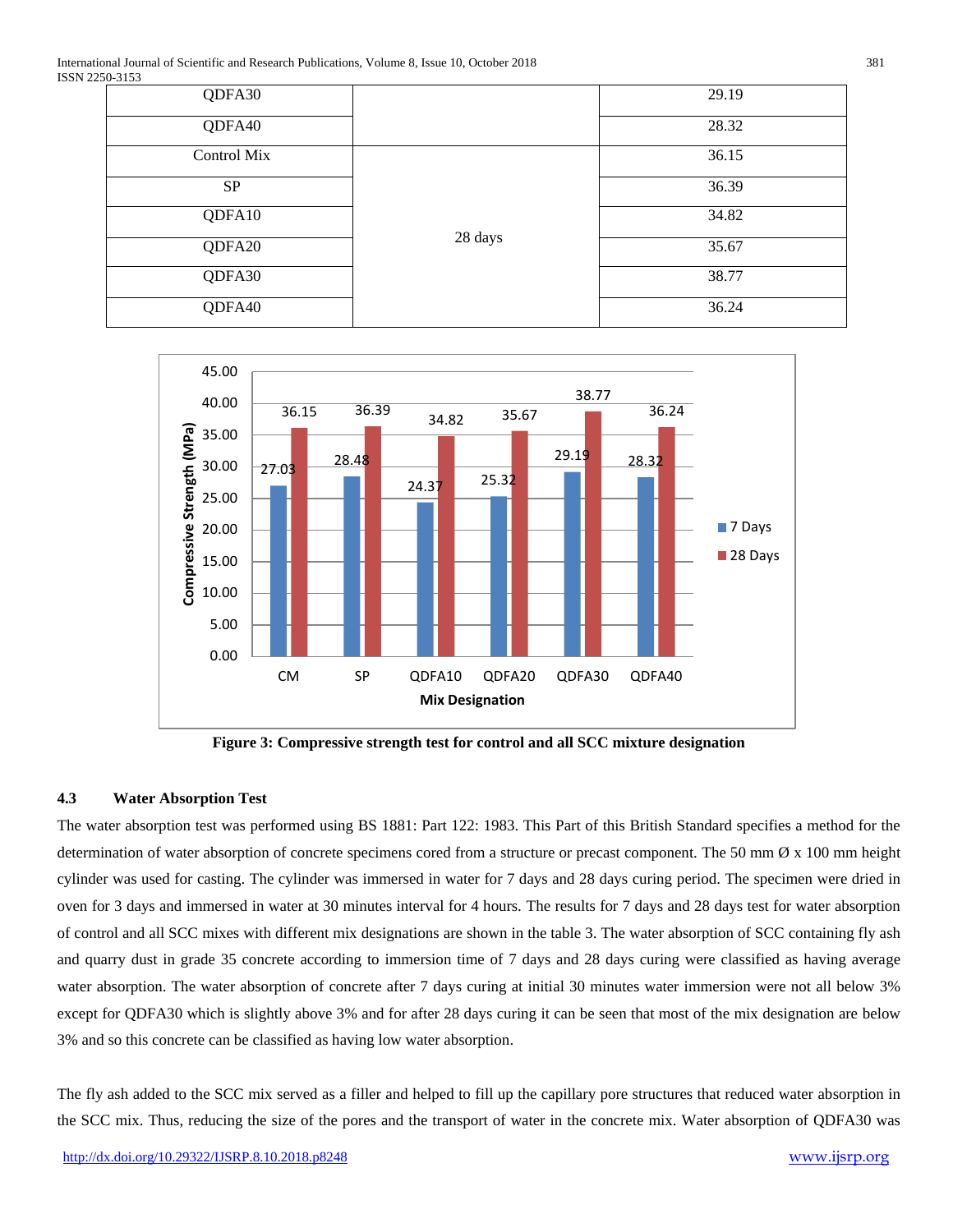lower than the control mixes for both 7 days and 28 days curing. Therefore, it shows that durability of QDFA30 was improved and made better compared to the control mix concrete.

Figure 4 indicated that water absorption for initial 30 minutes are not all below 3% after 7 days curing but for the bar chart of the results in Figure 10 most of the mix designations are all below 3% after 28 days curing therefore all concrete mixes can be classified as having good water absorption since 3% is the limiting value specified for initial surface water absorption. Based on the two graphs it can be seen that water absorption at 7 days curing is higher than water absorption at 28 days curing. Thus, water absorption of concrete reduces with the age of concrete.

From the results of water absorption stated below we can see that the SCC mix with mix designation QDFA30 had the least percentage of water absorption than the other mixes. Therefore, the optimum percentage of quarry dust in SCC with respect to water absorption is 30%.

| <b>Mixture</b>     | Curing<br>(Days)  | <b>Water Absorption</b> (%)<br><b>Duration of immersion (Hours)</b> |              |      |              |      |      |      |                         |
|--------------------|-------------------|---------------------------------------------------------------------|--------------|------|--------------|------|------|------|-------------------------|
| <b>Designation</b> |                   |                                                                     |              |      |              |      |      |      |                         |
|                    |                   | 0.5                                                                 | $\mathbf{1}$ | 1.5  | $\mathbf{2}$ | 2.5  | 3    | 3.5  | $\overline{\mathbf{4}}$ |
| Control Mix        |                   | 3.24                                                                | 4.26         | 4.92 | 5.33         | 5.57 | 6.15 | 6.28 | 6.48                    |
| <b>SP</b>          |                   | 3.96                                                                | 4.59         | 4.75 | 5.40         | 5.74 | 5.98 | 6.20 | 6.41                    |
| QDFA10             |                   | 3.82                                                                | 4.57         | 4.86 | 5.67         | 5.76 | 5.84 | 6.09 | 6.31                    |
| QDFA20             |                   | 3.64                                                                | 4.55         | 5.36 | 5.57         | 5.77 | 5.93 | 6.01 | 6.19                    |
| QDFA30             | 7 days<br>28 days | 3.06                                                                | 4.02         | 4.61 | 5.17         | 5.58 | 5.78 | 5.91 | 6.07                    |
| QDFA40             |                   | 3.19                                                                | 4.14         | 4.85 | 5.33         | 5.73 | 5.96 | 6.08 | 6.26                    |
| <b>Control Mix</b> |                   | 1.78                                                                | 2.52         | 3.15 | 3.71         | 4.34 | 5.04 | 6.44 | 6.87                    |
| <b>SP</b>          |                   | 2.39                                                                | 3.14         | 3.58 | 3.78         | 4.28 | 4.69 | 5.10 | 5.50                    |
| QDFA10             |                   | 2.77                                                                | 3.19         | 3.94 | 4.29         | 4.78 | 5.11 | 5.72 | 6.35                    |
| QDFA20             |                   | 3.01                                                                | 3.62         | 4.17 | 4.57         | 5.07 | 5.58 | 6.03 | 6.47                    |
| QDFA30             |                   | 1.78                                                                | 2.47         | 2.94 | 3.31         | 3.83 | 4.26 | 4.80 | 5.31                    |
| QDFA40             |                   | 3.10                                                                | 4.13         | 4.85 | 5.38         | 6.02 | 6.72 | 7.30 | 7.92                    |
|                    |                   |                                                                     |              |      |              |      |      |      |                         |

# **Table 3: Water absorption of control mix and all SCC mix designation for 7 and 28 days curing**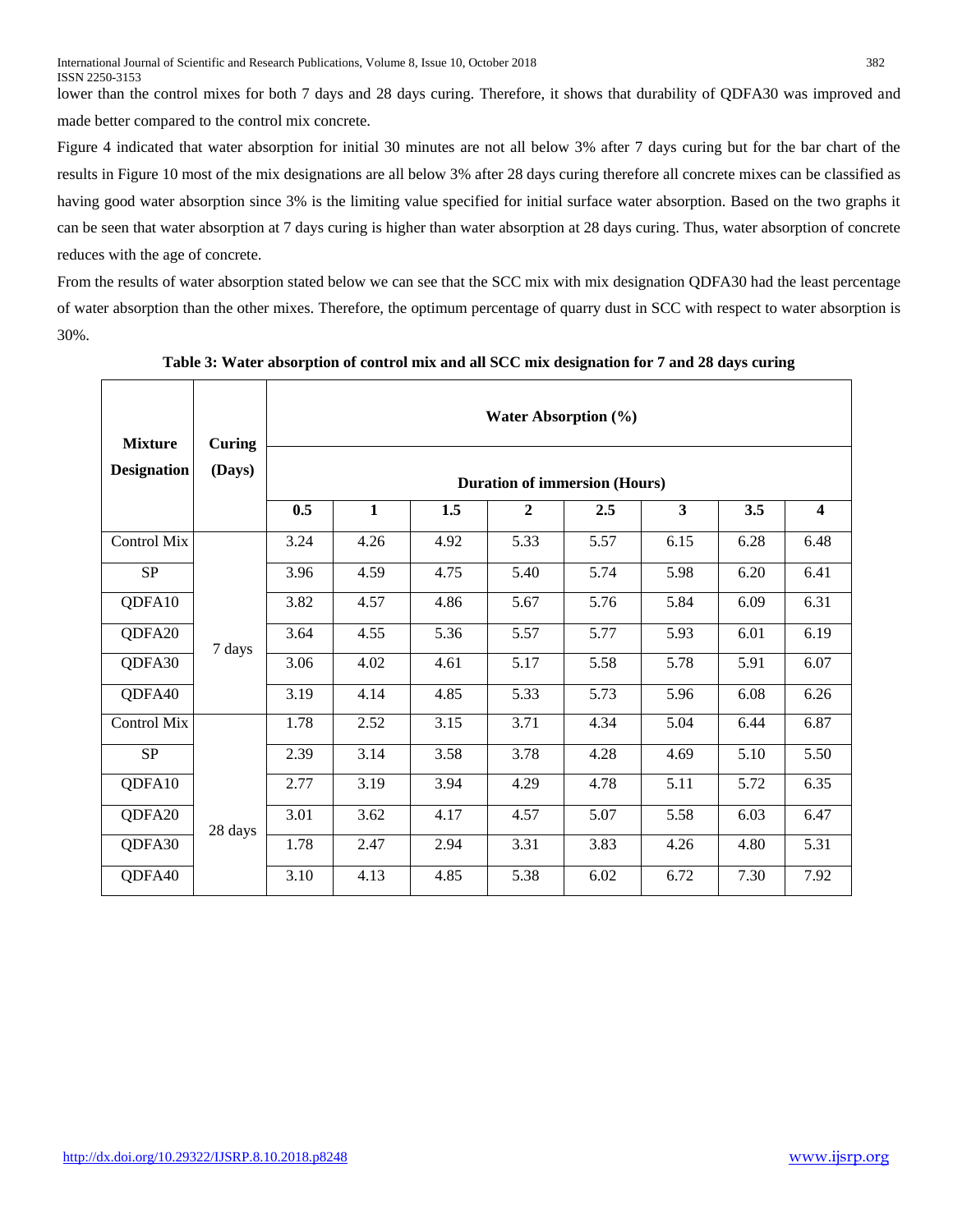

**Figure 4: Water absorption of control mix and all SCC mix designation at initial 0.5 hour water immersion**



### **Figure 5: Water absorption of control mix and all SCC mix designation at final 4 hour water immersion**

### **5.0 Conclusion and Recommendations**

The following conclusions are outlined based on experimental result

SCC workability in terms of slump flow value and j-ring value increases by the reduction or sand with replacement of quarry dust from 0% - 30%. Further replacement of quarry dust with sand above 30% resulted reduce workability. This indicates that the optimum amount for the replacement of sand by quarry dust in SCC is 30% and at this percentage the workability of SCC was greatly improved. From the water absorption test, it was observed that the percentage of water absorption was least at 30% replacement of sand with